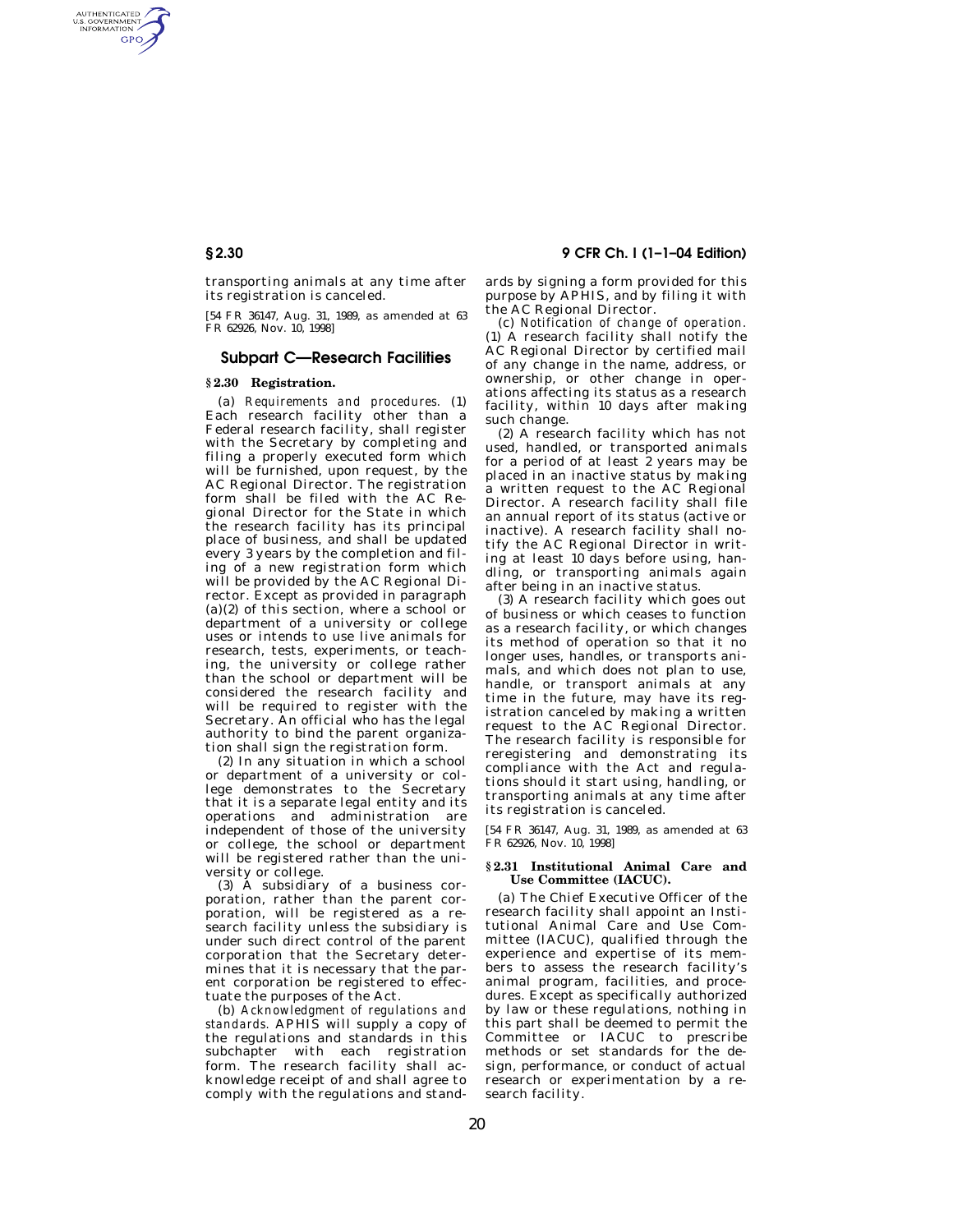### **Animal and Plant Health Inspection Service, USDA § 2.31**

(b) IACUC Membership. (1) The members of each Committee shall be appointed by the Chief Executive Officer .<br>of the research facility;

(2) The Committee shall be composed of a Chairman and at least two additional members;

(3) Of the members of the Committee: (i) At least one shall be a Doctor of Veterinary Medicine, with training or experience in laboratory animal science and medicine, who has direct or delegated program responsibility for activities involving animals at the research facility;

(ii) At least one shall not be affiliated in any way with the facility other than as a member of the Committee, and shall not be a member of the immediate family of a person who is affiliated with the facility. The Secretary intends that such person will provide representation for general community interests in the proper care and treatment of animals;

(4) If the Committee consists of more than three members, not more than three members shall be from the same administrative unit of the facility.

(c) IACUC Functions. With respect to activities involving animals, the IACUC, as an agent of the research facility, shall:

(1) Review, at least once every six months, the research facility's program for humane care and use of animals, using title 9, chapter I, subchapter A—Animal Welfare, as a basis for evaluation;

(2) Inspect, at least once every six months, all of the research facility's animal facilities, including animal study areas, using title 9, chapter I, subchapter A-Animal Welfare, as a basis for evaluation; *Provided, however,* That animal areas containing free-living wild animals in their natural habitat need not be included in such inspection;

(3) Prepare reports of its evaluations conducted as required by paragraphs  $(c)(1)$  and  $(2)$  of this section, and submit the reports to the Institutional Official of the research facility; *Provided, however,* That the IACUC may determine the best means of conducting evaluations of the research facility's programs and facilities; and *Provided, further,* That no Committee member wishing to participate in any evaluation conducted under this subpart may be excluded. The IACUC may use subcommittees composed of at least two Committee members and may invite *ad hoc* consultants to assist in conducting the evaluations, however, the IACUC remains responsible for the evaluations and reports as required by the Act and regulations. The reports shall be reviewed and signed by a majority of the IACUC members and must include any minority views. The reports shall be updated at least once every six months upon completion of the required semiannual evaluations and shall be maintained by the research facility and made available to APHIS and to officials of funding Federal agencies for inspection and copying upon request. The reports must contain a description of the nature and extent of the research facility's adherence to this subchapter, must identify specifically any departures from the provisions of title 9, chapter I, subchapter A—Animal Welfare, and must state the reasons for each departure. The reports must distinguish significant deficiencies from minor deficiencies. A significant deficiency is one which, with reference to Subchapter A, and, in the judgment of the IACUC and the Institutional Official, is or may be a threat to the health or safety of the animals. If program or facility deficiencies are noted, the reports must contain a reasonable and specific plan and schedule with dates for correcting each deficiency. Any failure to adhere to the plan and schedule that results in a significant deficiency remaining uncorrected shall be reported in writing within 15 business days by the IACUC, through the Institutional Official, to APHIS and any Federal agency funding that activity;

(4) Review, and, if warranted, investigate concerns involving the care and use of animals at the research facility resulting from public complaints received and from reports of noncompliance received from laboratory or research facility personnel or employees;

(5) Make recommendations to the Institutional Official regarding any aspect of the research facility's animal program, facilities, or personnel training;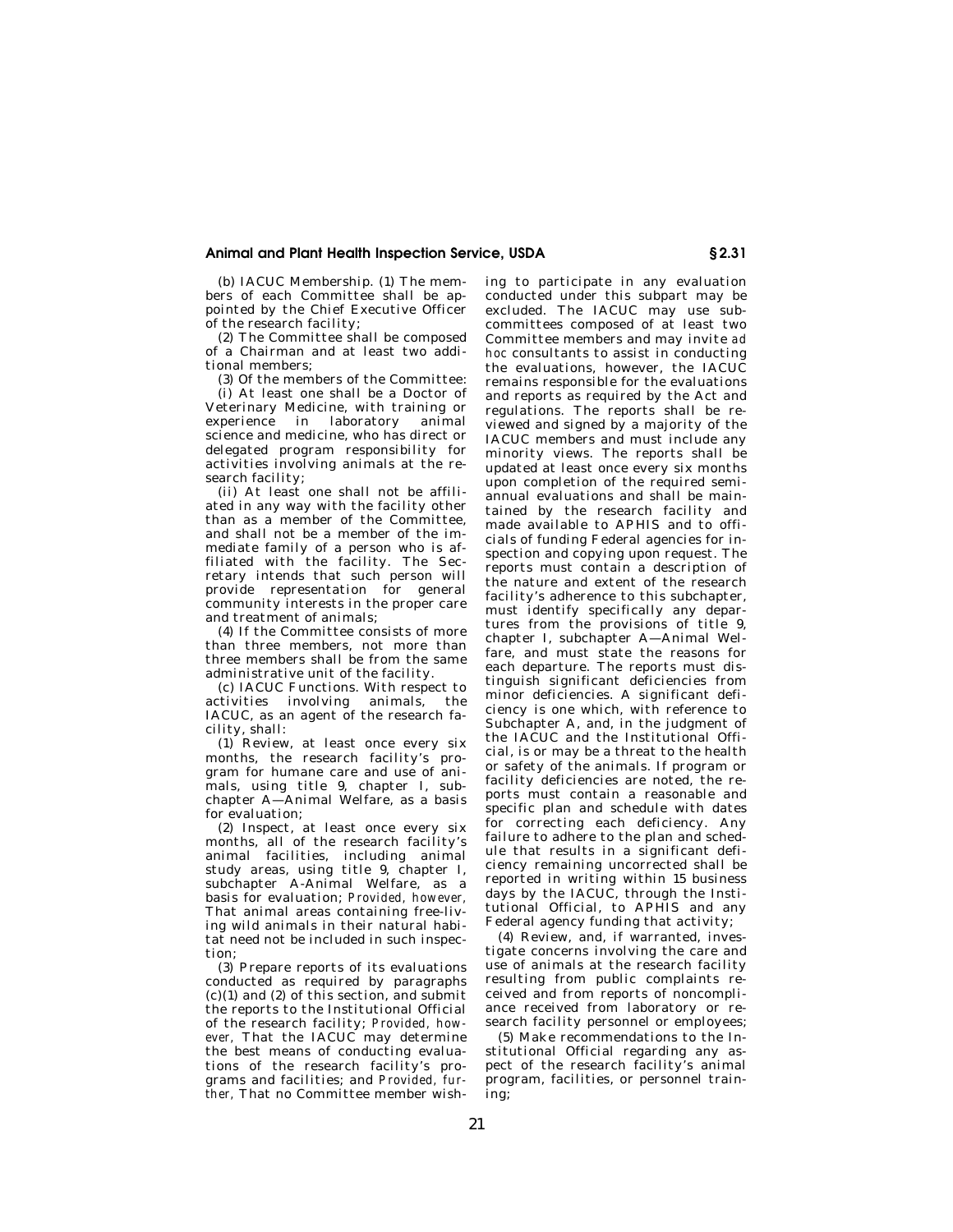(6) Review and approve, require modifications in (to secure approval), or withhold approval of those components of proposed activities related to the care and use of animals, as specified in paragraph (d) of this section;

(7) Review and approve, require modifications in (to secure approval), or withhold approval of proposed significant changes regarding the care and use of animals in ongoing activities; and

(8) Be authorized to suspend an activity involving animals in accordance with the specifications set forth in paragraph  $(d)(6)$  of this section.

(d) IACUC review of activities involving animals. (1) In order to approve proposed activities or proposed significant changes in ongoing activities, the IACUC shall conduct a review of those components of the activities related to the care and use of animals and determine that the proposed activities are in accordance with this subchapter unless acceptable justification for a departure is presented in writing; *Provided, however,* That field studies as defined in part 1 of this subchapter are exempt from this requirement. Further, the IACUC shall determine that the proposed activities or significant changes in ongoing activities meet the following requirements:

(i) Procedures involving animals will avoid or minimize discomfort, distress, and pain to the animals;

(ii) The principal investigator has considered alternatives to procedures that may cause more than momentary or slight pain or distress to the animals, and has provided a written narrative description of the methods and sources, *e. g.*, the Animal Welfare Information Center, used to determine that alternatives were not available;

(iii) The principal investigator has provided written assurance that the activities do not unnecessarily duplicate previous experiments;

(iv) Procedures that may cause more than momentary or slight pain or distress to the animals will:

(A) Be performed with appropriate sedatives, analgesics or anesthetics, unless withholding such agents is justified for scientific reasons, in writing, by the principal investigator and will continue for only the necessary period of time;

(B) Involve, in their planning, consultation with the attending veterinarian or his or her designee;

(C) Not include the use of paralytics without anesthesia;

(v) Animals that would otherwise experience severe or chronic pain or distress that cannot be relieved will be painlessly euthanized at the end of the procedure or, if appropriate, during the procedure;

(vi) The animals' living conditions will be appropriate for their species in accordance with part 3 of this subchapter, and contribute to their health and comfort. The housing, feeding, and nonmedical care of the animals will be directed by the attending veterinarian or other scientist trained and experienced in the proper care, handling, and use of the species being maintained or studied;

(vii) Medical care for animals will be available and provided as necessary by a qualified veterinarian;

(viii) Personnel conducting procedures on the species being maintained or studied will be appropriately qualified and trained in those procedures;

(ix) Activities that involve surgery include appropriate provision for preoperative and post-operative care of the animals in accordance with established veterinary medical and nursing practices. All survival surgery will be performed using aseptic procedures, including surgical gloves, masks, sterile instruments, and aseptic techniques. Major operative procedures on non-rodents will be conducted only in facilities intended for that purpose which shall be operated and maintained under aseptic conditions. Non-major operative procedures and all surgery on rodents do not require a dedicated facility, but must be performed using aseptic procedures. Operative procedures conducted at field sites need not be performed in dedicated facilities, but must be performed using aseptic procedures;

(x) No animal will be used in more than one major operative procedure from which it is allowed to recover, unless:

(A) Justified for scientific reasons by the principal investigator, in writing;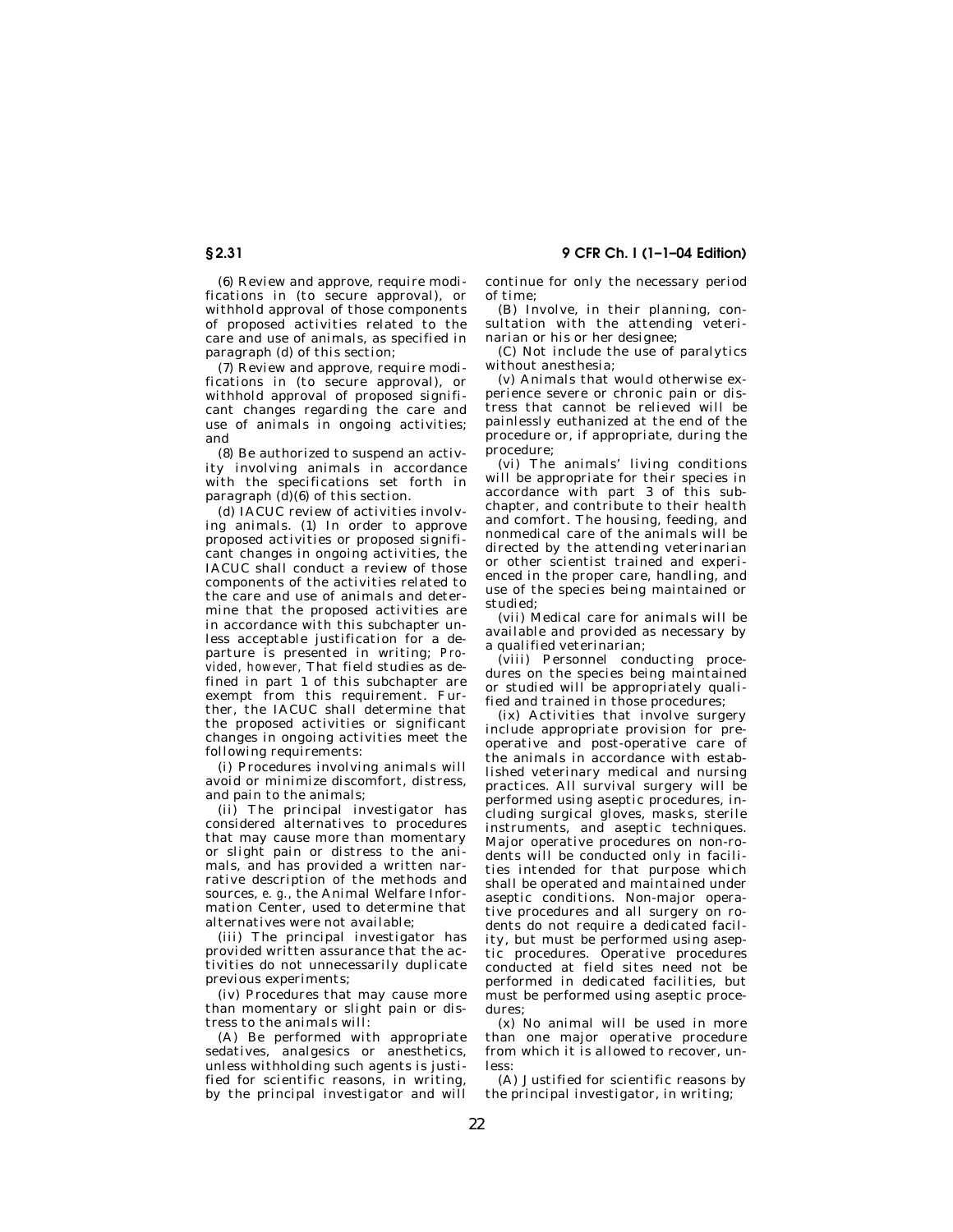### **Animal and Plant Health Inspection Service, USDA § 2.31**

(B) Required as routine veterinary procedure or to protect the health or well-being of the animal as determined by the attending veterinarian; or

(C) In other special circumstances as determined by the Administrator on an individual basis. Written requests and supporting data should be sent to the Animal and Plant Health Inspection Service, Animal Care, 4700 River Road, Unit 84, Riverdale, Maryland 20737–1234;

(xi) Methods of euthanasia used must be in accordance with the definition of the term set forth in 9 CFR part 1, §1.1 of this subchapter, unless a deviation is justified for scientific reasons, in writing, by the investigator.

(2) Prior to IACUC review, each member of the Committee shall be provided with a list of proposed activities to be reviewed. Written descriptions of all proposed activities that involve the care and use of animals shall be available to all IACUC members, and any member of the IACUC may obtain, upon request, full Committee review of those activities. If full Committee review is not requested, at least one member of the IACUC, designated by the chairman and qualified to conduct the review, shall review those activities, and shall have the authority to approve, require modifications in (to secure approval), or request full Committee review of any of those activities. If full Committee review is requested for a proposed activity, approval of that activity may be granted only after review, at a convened meeting of a quorum of the IACUC, and with the approval vote of a majority of the quorum present. No member may participate in the IACUC review or approval of an activity in which that member has a conflicting interest (e.g., is personally involved in the activity), except to provide information requested by the IACUC, nor may a member who has a conflicting interest contribute to the constitution of a quorum;

(3) The IACUC may invite consultants to assist in the review of complex issues arising out of its review of proposed activities. Consultants may not approve or withhold approval of an activity, and may not vote with the IACUC unless they are also members of the IACUC;

(4) The IACUC shall notify principal investigators and the research facility in writing of its decision to approve or withhold approval of those activities related to the care and use of animals, or of modifications required to secure IACUC approval. If the IACUC decides to withhold approval of an activity, it shall include in its written notification a statement of the reasons for its decision and give the principal investigator an opportunity to respond in person or in writing. The IACUC may reconsider its decision, with documentation in Committee minutes, in light of the information provided by the principal investigator;

(5) The IACUC shall conduct continuing reviews of activities covered by this subchapter at appropriate intervals as determined by the IACUC, but not less than annually;

(6) The IACUC may suspend an activity that it previously approved if it determines that the activity is not being conducted in accordance with the description of that activity provided by the principal investigator and approved by the Committee. The IACUC may suspend an activity only after review of the matter at a convened meeting of a quorum of the IACUC and with the suspension vote of a majority of the quorum present;

(7) If the IACUC suspends an activity involving animals, the Institutional Official, in consultation with the IACUC, shall review the reasons for suspension, take appropriate corrective action, and report that action with a full explanation to APHIS and any Federal agency funding that activity; and

(8) Proposed activities and proposed significant changes in ongoing activities that have been approved by the IACUC may be subject to further appropriate review and approval by officials of the research facility. However, those officials may not approve an activity involving the care and use of animals if it has not been approved by the IACUC.

(e) A proposal to conduct an activity involving animals, or to make a significant change in an ongoing activity involving animals, must contain the following: